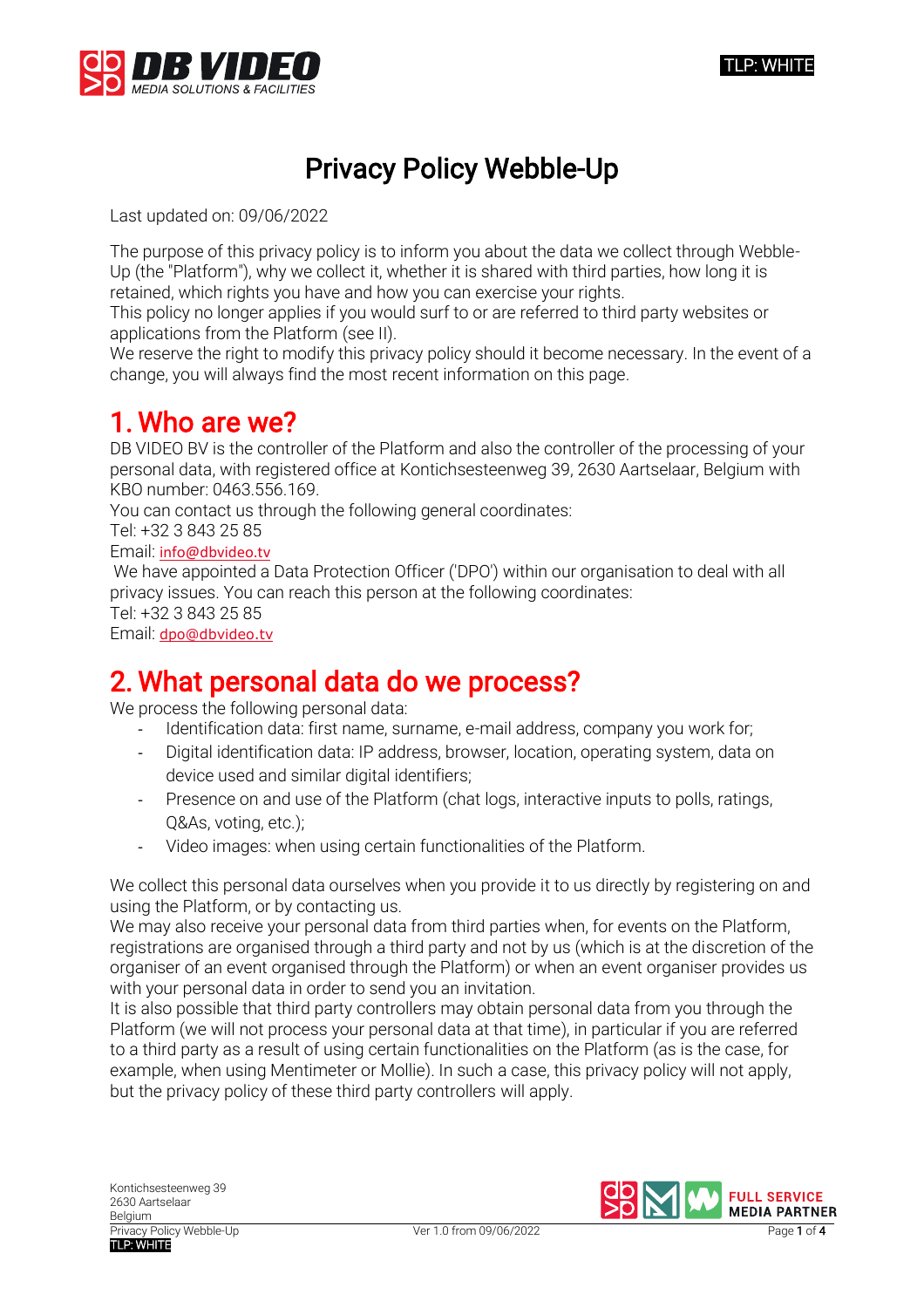

#### TLP: WHITE

## 3. Why are your personal data being processed?

We process the personal data mentioned above for the following reasons and on the legal basis indicated:

| Purpose                                                                                                      | Legal basis                                                                                                                                      |
|--------------------------------------------------------------------------------------------------------------|--------------------------------------------------------------------------------------------------------------------------------------------------|
| - Enabling registration (private event)<br>and operating the Platform for you                                | Performance of an agreement (providing<br>you with access to and use of the<br>Platform, including communication of an<br>event on the Platform) |
| - Functioning of the optional features<br>of the Platform                                                    | Consent                                                                                                                                          |
| - Contacting us via contact form or<br>support chat                                                          | Consent                                                                                                                                          |
| - Analyses and statistics regarding the<br>use of the Platform and interaction of<br>users with the Platform | Legitimate interest                                                                                                                              |

If we should further process your personal data for purposes other than those mentioned above, we will inform you beforehand.

## 4. Are your personal data shared with third parties?

Your personal data will never be sold or passed on to third parties for commercial purposes. We only process your personal data for the purposes indicated above.

The only ways in which your personal data may be transmitted to third parties are as follows:

- You give your prior express consent to this;
- There is a legal obligation for us to transfer the personal data in the context of e.g. (the prevention of) fraud or abuse;
- In case of transfer of our business activities to a third party;
- We use third parties to perform some of the data processing, in which case we ensure that these third parties also comply with this privacy policy;
- We share information with organisers of events on the Platform to enable them to monitor and evaluate the use of and interaction with the Platform during an event.

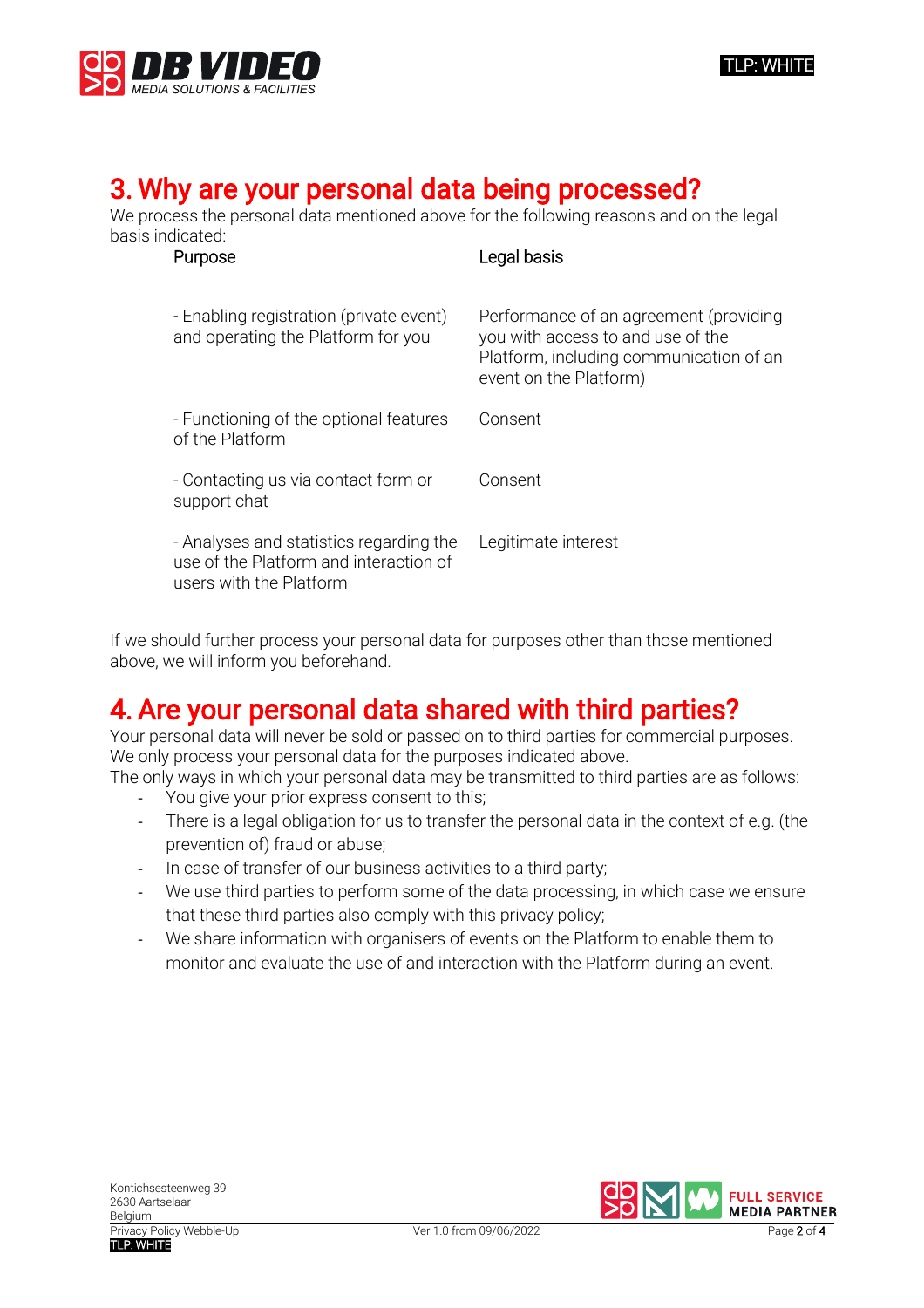



Specifically, your personal data will be shared or may be shared with the following third parties for the reasons indicated below:

| (category of) third party                                                                                       | Reason                                                                       |
|-----------------------------------------------------------------------------------------------------------------|------------------------------------------------------------------------------|
| - Event organiser on platform                                                                                   | - Sharing statistics about Platform usage<br>and interaction during an event |
| - Processor for polls/quiz (Typeform -<br>Spain)                                                                | - Offering possibility to fill in polls/quiz                                 |
| - Processor video networking<br>(Whereby - Norway)                                                              | - Offering the possibility of video<br>networking                            |
| - Processor chat service (Tawk To -<br>United States)                                                           | - Enabling chat support                                                      |
| - Processor hosting (Digital Ocean -<br>United States/EU data centre and<br>AWS - United States/EU data centre) | - Hosting services for the Platform                                          |
| - Processors Statistics (Vimeo, Dacast<br>and Wowza - USA)                                                      | - Statistics when using the Platform                                         |
|                                                                                                                 |                                                                              |

In certain cases, your personal data may therefore be transferred to a third country, in particular if one of our aforementioned partners is located outside the EEA or processes personal data outside the EEA. In this case, we will ensure that appropriate safeguards are put in place to guarantee the protection of your personal data.

# 5. How long will your personal data be kept?

Your personal data will not be kept longer than necessary.

This means that your personal data, which are linked to and processed in the context of an event, will be deleted from our files together with the event. The event will remain available for a maximum of 12 months after its organisation.

For personal data resulting from contact via our contact form, we also apply a retention period of 12 months.

General statistics, based on aggregated data and not intended to identify individuals, are retained for 5 years.

Regardless of the period for which we retain your personal data, we will also delete your personal data if you explicitly request us to do so using the contact details above and there are no reasons for us to refuse such a request.